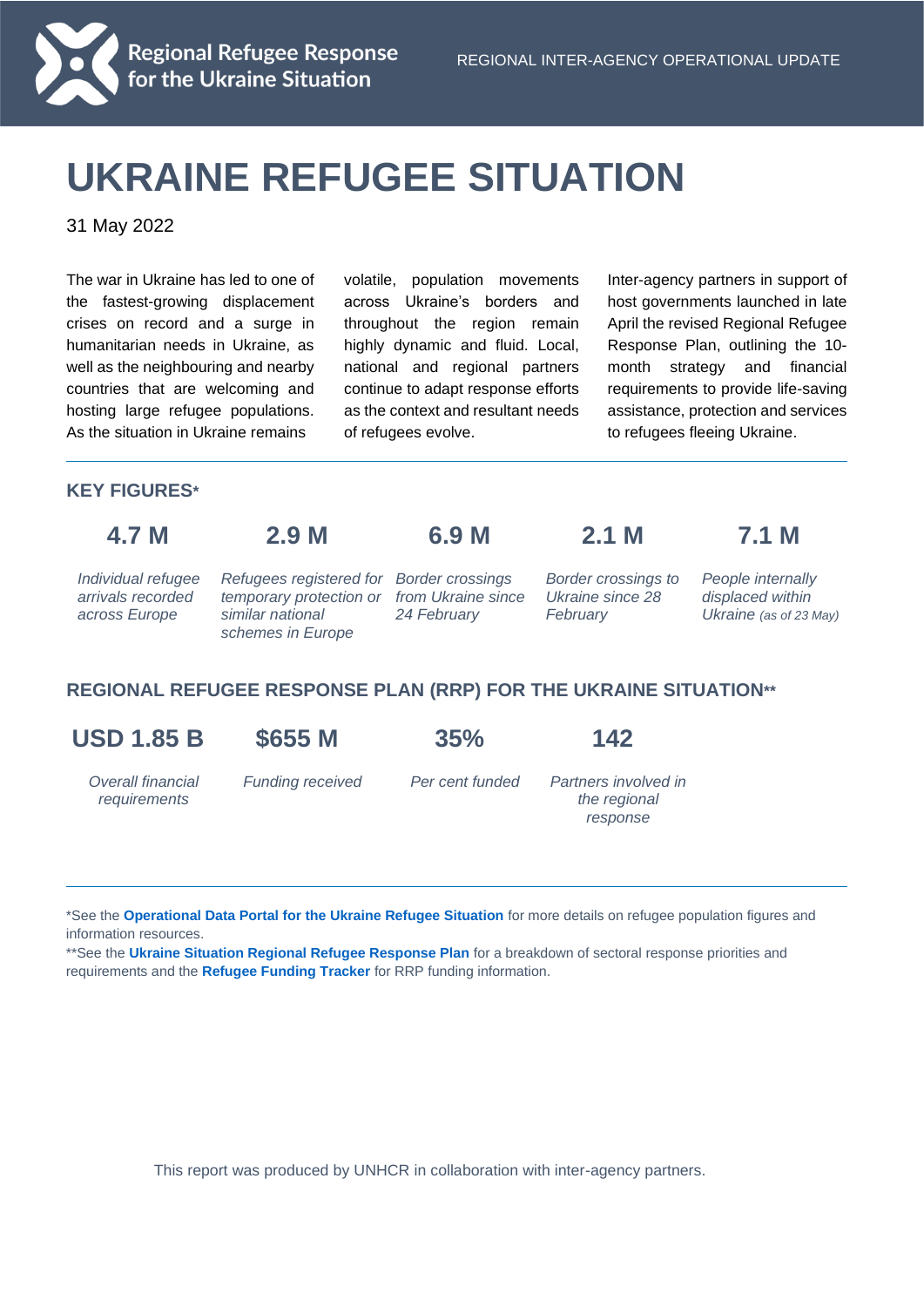#### **Operational context**

After eight years of armed conflict in eastern Ukraine that had left millions of people in need of humanitarian assistance, the Russian Federation launched a military offensive in Ukraine on 24 February 2022. The subsequent war triggered what has become the largest displacement crisis in the world today. Some 4.7 million refugees from Ukraine were estimated to be present across Europe as of the end of May, and more than 2.9 million refugees had applied for [temporary protection](https://ec.europa.eu/home-affairs/policies/migration-and-asylum/common-european-asylum-system/temporary-protection_en) or similar national schemes across Europe since 24 February, providing them immediate protection and access to essential services such as accommodation, banking services, education, employment, health care and social welfare.

Meanwhile, some 2.1 million population movements back into Ukraine have been recorded since 28 February. A significant proportion of the population movements into and out of Ukraine likely reflect pendular crossings, with individuals going back and forth across the border for various reasons, including visiting families, checking on properties or returning to their jobs. As the conflict situation in Ukraine remains highly unpredictable, conclusions on definitive trends cannot yet be drawn. Interagency partners continue, however, to closely monitor these movements, the reasons for and intentions of those returning, and the resultant needs and implications for response efforts in Ukraine and neighbouring countries.

#### **Regional Humanitarian Needs and Priorities**

The regional response to the Ukraine emergency, now in its fourth month, has adapted to the evolving needs and dynamics. Refugee arrival rates at border points in neighbouring countries have reduced from peak numbers observed in March, and refugees are increasingly spreading out from border areas and the countries immediately neighbouring Ukraine. Additionally, with volunteers and local communities—whose outpouring of support helped sustain the initial emergency response—no longer able to provide time and assistance to the same extent as before, partners have focused on scaling up staff and resources and establishing more predictable protection and assistance structures, while also ensuring linkages with national services and social protection systems.

Identifying, assisting and ensuring access to critical information for this dispersed spread of refugees across the region has accordingly required tailored communication and outreach efforts, relying heavily on social media and other channels that are trusted by the community; strengthened coordination and capacity-building among the wide range of actors involved in the response, including authorities, civil society, community-based and refugee-led organizations, volunteer networks and the private sector; and reinforced protection mechanisms to ensure vulnerable groups and those with specific needs are identified and provided with the appropriate support and that the risks to them are mitigated. These vulnerable groups include unaccompanied and separated children (UASC), single mothers and those with young children, older persons, persons with disabilities, persons with acute or chronic illness or psychosocial needs, LGBTIQ+ persons, undocumented persons as well as members of the Roma and other minority communities. To this end, across the region, partners have scaled up capacity-building initiatives and protection responses, bolstered by enhanced data collection and protection profiling efforts. Cash and voucher programmes are also in place to help vulnerable persons meet their basic needs according to their own priorities.

As registrations for temporary protection or similar national schemes in European Union countries rise, ensuring refugees are informed of and can access their entitlements is a priority for inter-agency partners. Given the geographic distribution of refugees and involvement of many actors and services, partners have been conducting extensive service mapping exercises; designing specialized referral pathways; identifying and addressing common barriers to accessing services, such as language or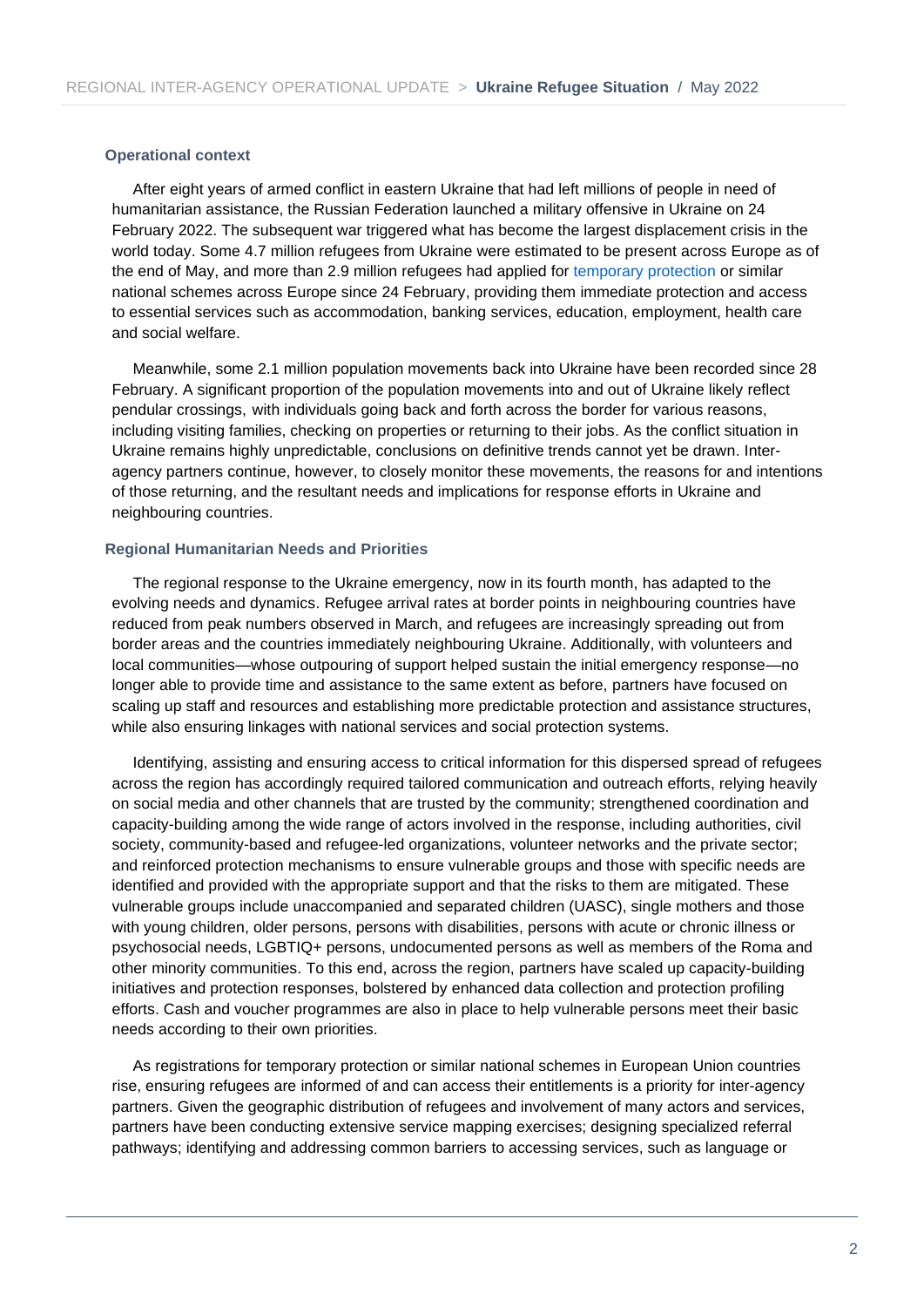financial challenges; and raising awareness among key actors to ensure common understanding of how to advise and assist refugees.

Inter-agency partners are also providing support to ensure refugee reception and accommodation facilities meet minimum standards and are equipped with essential supplies, information and basic infrastructure. Alongside this support, identifying longer-term sustainable housing options is an urgent priority across the regional response, particularly as many of these reception and accommodation facilities are not suitable for longer-term use or are needed for their original functions. Additionally, partners are working to facilitate an enabling environment for the short and longer-term socioeconomic inclusion of refugees, coupled with support to host communities. This includes measures to recognize technical accreditations from Ukraine, match refugees with employers and—with women and children comprising the vast majority of refugees—ensure childcare arrangements are available so that refugee women and caretakers may work. Ensuring linkages between humanitarian assistance programmes and State schemes is integral to this.

In cooperation with governments, partners are also undertaking efforts to plan and prepare—such as through the strategic pre-positioning of relief supplies—for different contingency scenarios, including if hostilities should shift or escalate in Ukraine and lead to another surge of refugees fleeing the country.

#### **Partnership and Coordination**

Coordination structures are in place at the regional and country level, in line with the Refugee Coordination Model, to support and complement the governments' lead role in the response and support policy and guidance by municipal, national and regional authorities.

A revised Regional Refugee Response Plan (RRP) for the Ukraine Situation was released in late April, outlining USD 1.85 billion in financial requirements of 142 partners across the region for a tenmonth period through the end of the year. As a planning figure, the RRP estimates 8.3 million refugees may flee Ukraine by December 2022 and require humanitarian assistance.



*Ukrainian refugee, Svetlana, 83, settles into her accommodation at MoldExpo, a specially converted exhibition centre, in Chisinau, alongside her son Andre. © UNHCR/Andrew McConnell*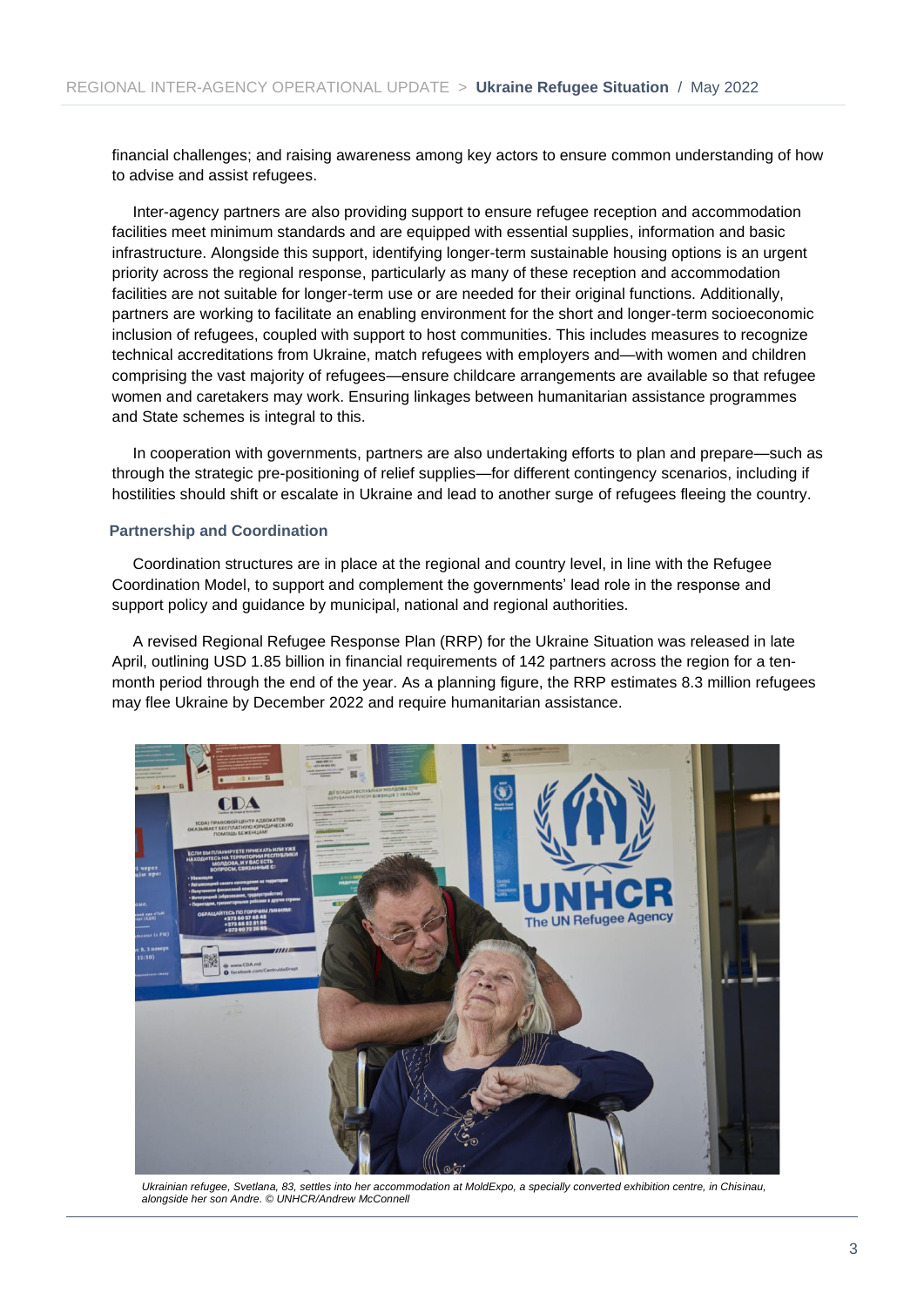

#### **Achievements and Impact**

- Across the region, partners are maintaining regular presence at border crossing points, other transit points, and reception and accommodation centres to support and reinforce government protection structures; monitor protection issues; maintain two-way communication with communities; identify, offer services and referrals to, and follow up with persons with specific needs; and identify and mitigate protection risks.
- Partners also continue to develop and widely disseminate—at strategic locations where refugees stay and transit—print and digital information materials in relevant languages, including information on temporary protection, asylum and other forms of legal stay, available services and assistance, and protection from sexual exploitation and abuse (PSEA), trafficking, gender-based violence (GBV) and other protection risks.
- UNHCR and UNICEF in coordination with authorities and partners have established **34 Blue Dot** sites in seven countries—**Bulgaria (4)**, **Italy (2)**, **Hungary (1)**, **the Republic of Moldova (7)**, **Poland (12)**, **Romania (7)** and **Slovakia (1)**—to provide critical protection services, information and referrals to refugees fleeing from Ukraine, with a particular focus on children, families and persons with specific needs. In **Moldova** and **Poland**, where the first Blue Dots for the Ukraine response were launched in March, some 9,400 and 13,000 people, respectively, had been assisted through the Blue Dots by late May.

#### **Blue Dot**

Safe Space, Protection and Support Hub

**(M) UNHCR** 

unicef<sup>®</sup> for every child

**Blue Dots are support hubs that bring together critical protection services and information for refugees fleeing the war in Ukraine, with a particular focus on children and those at greatest risk. These include unaccompanied and separated children, persons with disabilities, cases of suspected trafficking, survivors of sexual or gender-based violence and refugees from the LGBTIQ+ community. Established by UNHCR and UNICEF together with local authorities and partners along the major crossing points and transit routes, Blue Dots provide a safe space, support and referrals for healthcare, education, psychosocial support and more.**

- UNHCR's dedicated Help pages for [Hungary,](https://help.unhcr.org/hungary/) [Moldova,](https://help.unhcr.org/moldova/) [Poland,](https://help.unhcr.org/poland/) [Romania](https://help.unhcr.org/romania/) and [Slovakia](https://help.unhcr.org/slovakia/) have cumulatively received over 2.1 million visits since 24 February. A [child-friendly resource](https://help.unhcr.org/poland/information-for-new-arrivals-from-ukraine/are-you-under-age-18/) was also launched in late April on the Poland Help page. Additionally, UNHCR's 'Stay Safe' campaign to raise awareness on the risks of trafficking, exploitation and abuse in the context of the Ukraine emergency has reached over 1.4 million people through online social media channels.
- In **Moldova**, ACTED is distributing SIM cards to new arrivals at border crossing points and refugee accommodation centres to ensure their access to information, providing nearly 4,600 refugees with SIM cards as of 23 May. Additionally, UNHCR and ACTED are installing internet in key locations with WiFi hotspots already operational at 5 locations with 17 others to be supported. In **Hungary**, UNHCR has activated internet hotspots in Záhony at the Blue Dot, accommodation centre and train station. Free internet is provided at the help points in Barabás and Beregsurány border crossing points by Vodafone Foundation. In collaboration with Cisco and Ericsson Response, a UNHCR 'Splash Page' appears when users sign in, and refugees are also redirected to UNHCR's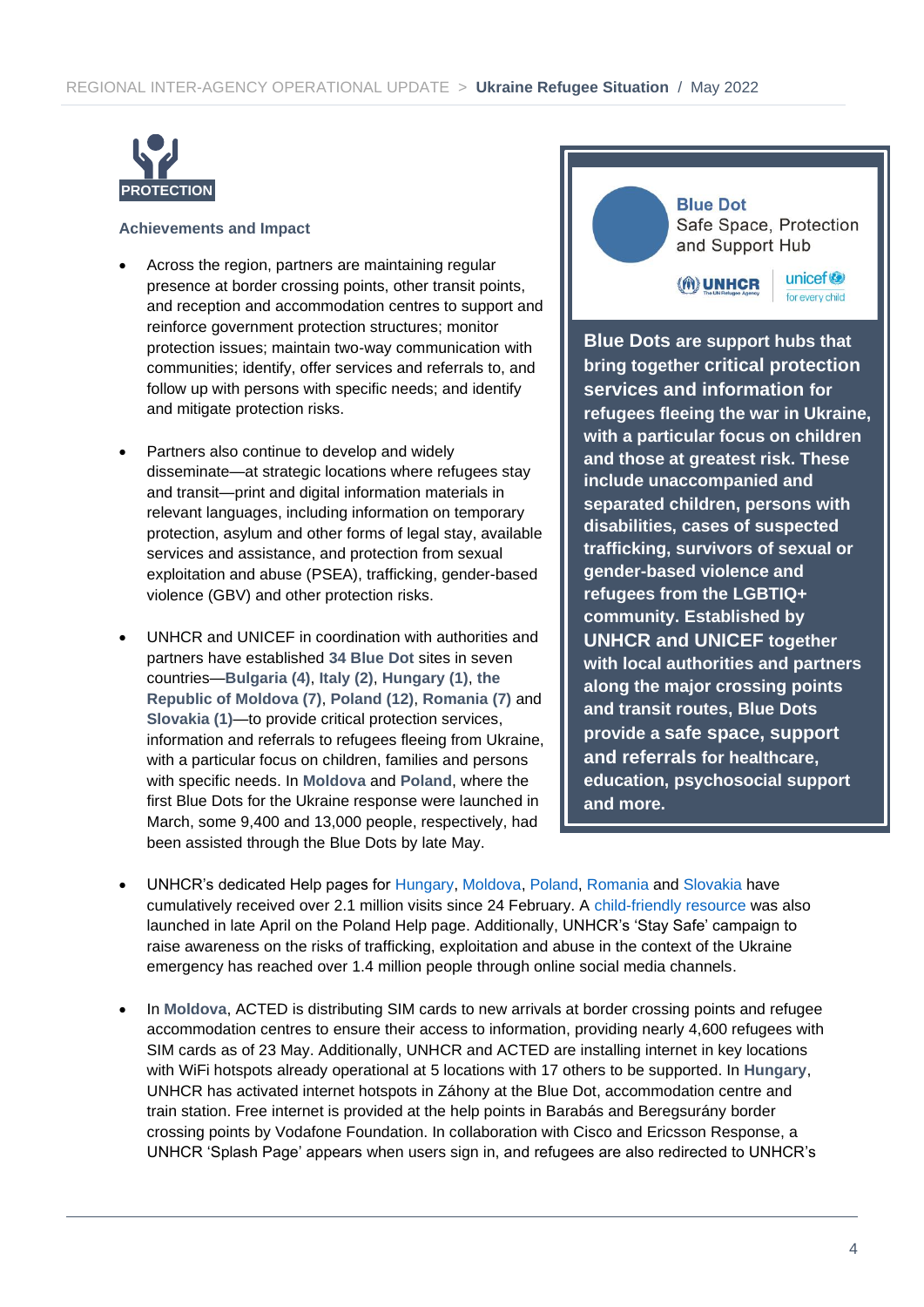[Help Page t](https://help.unhcr.org/hungary/)o provide them with up-to-date information about temporary protection procedures and access to services.

- In **Romania**, IOM collaborates with the National Agency Against Trafficking in Persons (NAATP) and NGOs from the ProTECT Platform to create, produce and disseminate anti-trafficking information materials at border crossing points, in transit and accommodation centres and in other frequently visited places. More than 20,000 flyers had been distributed with the support of the border police, NAATP and NGO partners by the end of April. In **Moldova**, as of 18 May, IOM's mobile protection teams have reached over 1,800 refugees in Comrat, Falesti, Otaci and Palanca with awareness-raising activities. Refugees were informed of the risk of human trafficking and the available protection services in the country. In **Slovakia**, IOM provided information and legal counselling to 3,303 people, including 1,810 Ukrainian refugees and 1,493 third-country nationals, through its [Migration Information Centre](https://www.mic.iom.sk/en/) between 24 February and 17 May.
- UNICEF and partners have reached 349,784 people reached through messaging on prevention and access to services. This includes a multi-agency message to support parents to be safe with children shared through Viber refugee channels, reaching 2,541 people in **Slovakia**, 1,419 in **Hungary**, 7161 in the **Czech Republic** and 31,255 in **Germany**.
- Refugees' access to information and services is also being supported through dedicated hotlines, as well as group and individual counselling sessions. To date, UNHCR and partners have counselled more than 75,000 people, both in-person and through hotlines in **Belarus**, **Czech Republic**, **Hungary, Moldova, Poland, Romania** and **Slovakia**. The main topics of queries from refugees across the region include access to durable legal status, cash assistance, accommodation, medical care, and education for refugee children. Those assisted include some 18,000 people in **Romania**, supported by the Romanian National Council for Refugees (CNRR), and over 13,400 people assisted through the Green Line—a free helpline in **Moldova** managed by UNHCR since early April. In **Hungary**, UNHCR and partners Cordelia, Hungarian Baptist Aid, Hungarian Helsinki Committee (HHC), Menedék and Next Step have provided information, counselling, psychosocial support and referrals to some 9,400 refugees at border crossing points, help/info points and temporary shelters since 21 March. In **Belarus**, the Refugee Counselling Service (RCS), a joint project between UNHCR and the Belarusian Movement of Medical Workers (BMMW), provides legal counselling to refugees and referrals to asylum procedures, assisting nearly 500 people between March and mid-May at their offices and through phone calls.
- In **Belarus**, following the announcement that temporary accommodation facilities would be closed and refugees residing in them would need to self-accommodate, partners are adapting their response. IOM disseminated over 2,000 information leaflets in Gomel Region listing available services and continues to provide consultations and referrals through its hotline. UNICEF distributed 1,000 copies of psychological first aid information material on dealing with stress and assisting children in situations of anxiety, including available services in Belarus. UNDP's Accelerator Lab, in partnership with the Belarusian Red Cross, is also developing a digital platform to connect refugees with support services and opportunities.
- In **Slovakia**, UNICEF and NGO partner Tenenet provided integrated protection support for 3,061 people, including 729 children from 19 to 26 May.
- In **Moldova**, ACTED, INTERSOS and the Law Centre for Advocates (LCA) are stationed at border crossing points and refugee accommodation centres to provide transportation, protection monitoring, vulnerability screening and counselling. Protection profiling and monitoring activities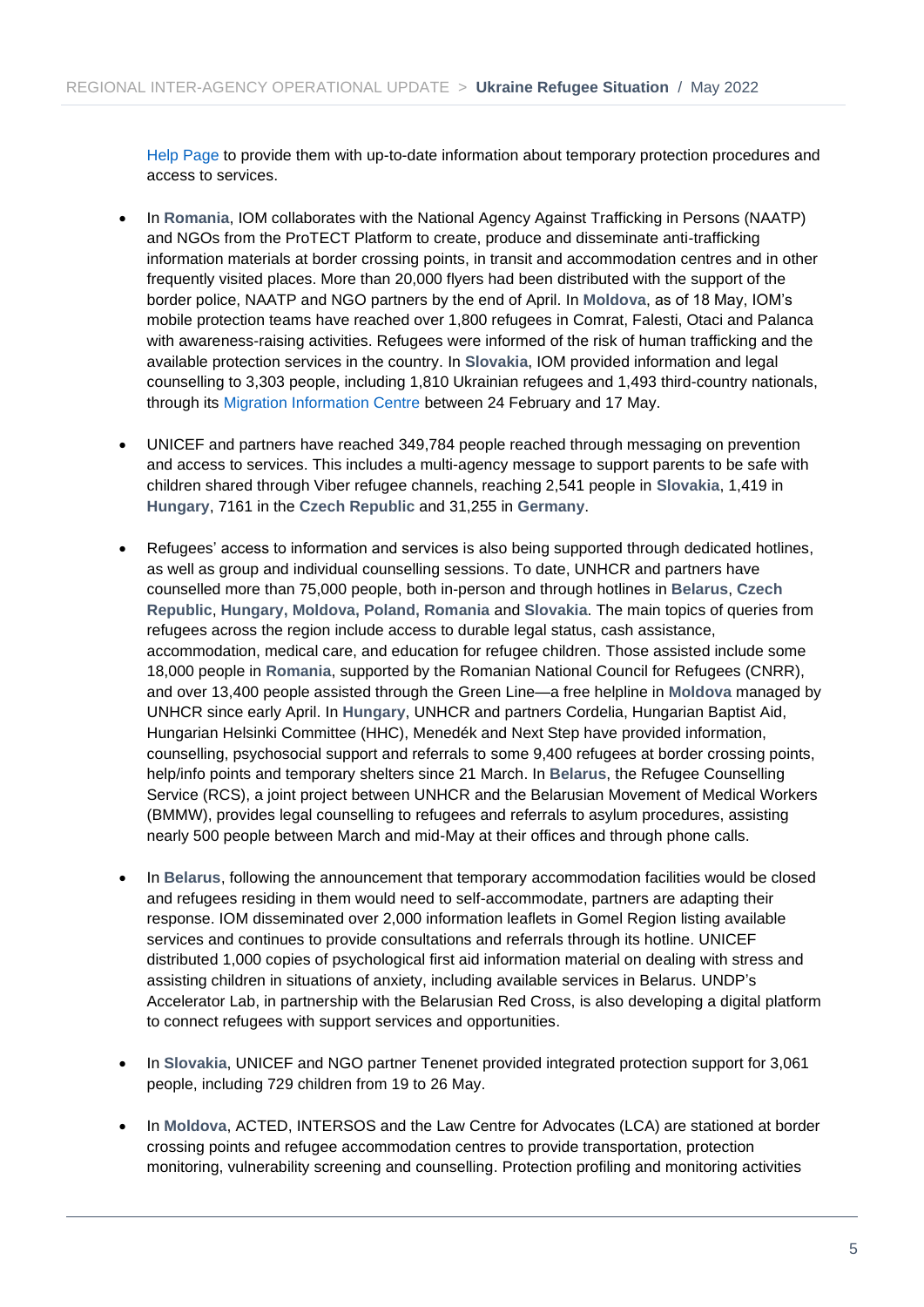were rolled out in Moldova in May, with REACH and INTERSOS administering the protection profiling tools in border points and bus stations and LCA conducting protection monitoring in refugee accommodation centres.

- In **Hungary, Moldova, Romania** and **Poland**, UNHCR and partners have reached over 2,300 people**,** including NGO staff, volunteers, frontline workers and local and national authorities, with protection-related trainings, including components on accountability to affected people (AAP), GBV prevention and response, gender, counter-trafficking, child protection, and PSEA, as well as temporary protection procedures and assistance and referral networks. As part of this, over 1,400 people have been reached in **Hungary** alone through capacity-building trainings, while in **Slovakia**, UNHCR has trained more than 330 frontline humanitarian workers, partner staff, cash enumerators, volunteers, and national authorities, such as the Border and Alien Police.
- UNHCR is also working to increase engagement of refugee communities in the response, such as in **Slovakia** where UNHCR is setting up a community outreach volunteer network, a Refugee Advisory Board and has provided grants to refugee-led organisations to help strengthen their capacity.
- Fast-track transfers jointly developed by IOM and UNHCR with the Governments of the Republic of Moldova and Romania – provide a safe, orderly and dignified way to travel from the border with **Moldova** to **Romania**. Since 8 March, nearly 11,000 people have used the fast-track transfer mechanism for safe passage from the border crossing point in Palanca, Moldova, to Huși, Romania, and onward transportation to reception centres.
- Under the European Union (EU) Solidarity Platform, vulnerable refugees are provided free air and land transportation directly from **Moldova** to European countries. To date, more than 1,680 individuals have been supported to travel to Austria, France, Germany, Latvia, Lithuania, Norway, Spain and Switzerland. In collaboration with the governments of Moldova and the respective European countries, UNHCR identifies vulnerable persons interested and willing to travel and conducts best interest assessments for separated children, while IOM assists with medical screenings and other travel arrangements.
- Additionally, IOM has provided 441 third-country nationals in **Moldova** with assistance in returning to their countries of origin after displacement due to the war.



• In **Romania**, GBV referral pathways, including information on some 33 NGOs and seven governmental institutions, have been finalized and shared with all protection actors to enhance access to information and protection services. In May, over 150 government officials, humanitarian workers and volunteers in Siret and Sighet border areas were trained on refugee protection, GBV, AAP and PSEA. The PSEA Network conducted risk assessments on sexual exploitation and abuse, which informed the development of an Action Plan focusing on prevention, response, monitoring and reporting. In addition, over 20 Border Police and Frontex officers at Sighet border crossing point were trained on child-specific risks and trafficking.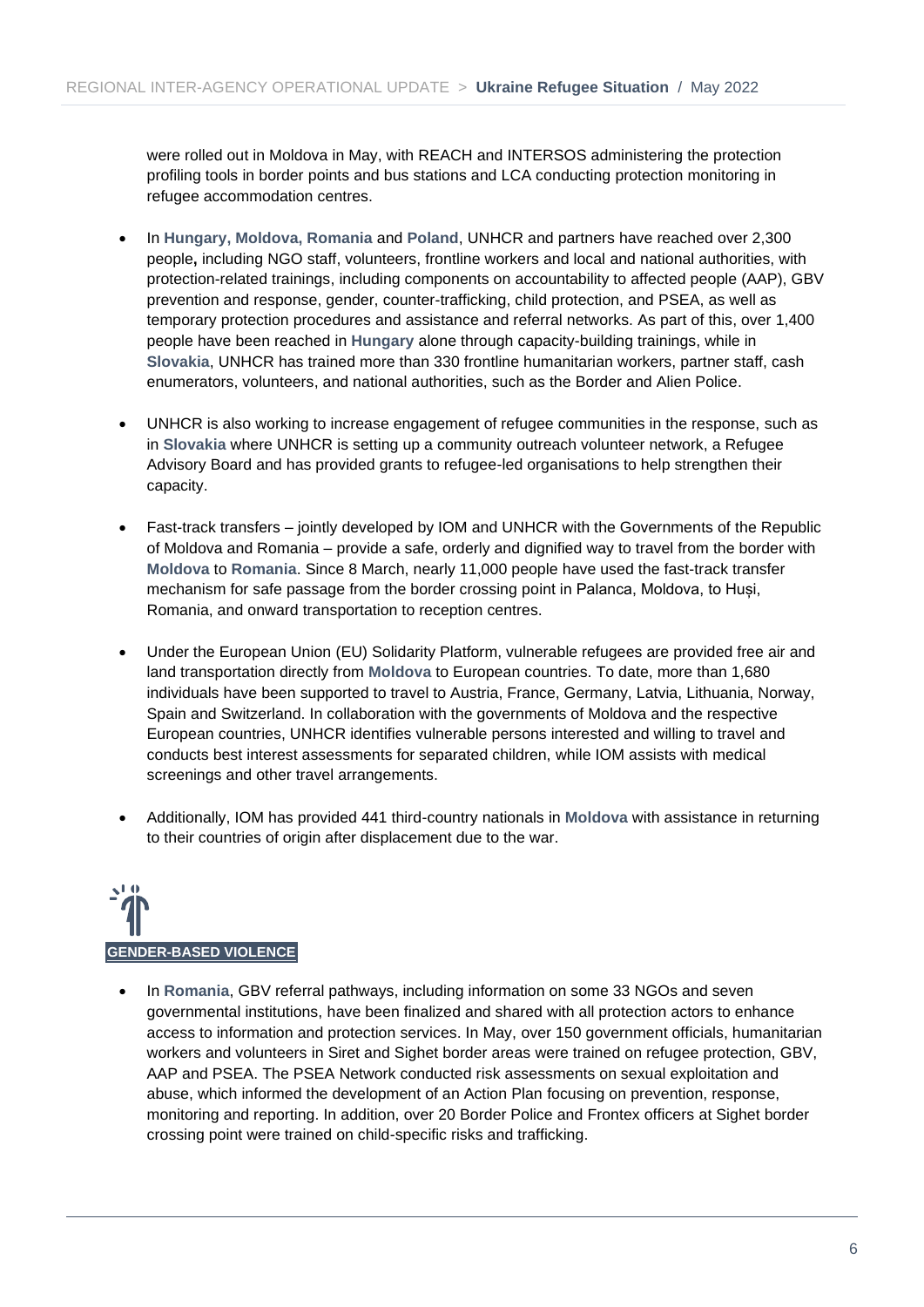- In **Slovakia**, UNHCR has established a steering group of three volunteer organisations to expand the mapping of GBV actors and collect additional information on services provided by specialised entities in Bratislava. Standard Operating Procedures have been finalized on the roles and responsibilities of all actors in the referral process. In addition, UNHCR has conducted assessments of seven accommodation facilities in Eastern Slovakia using the standardized GBV tool for accommodation facilities. Main findings include need for better lighting, locks for privacy, and safe and confidential spaces for receiving survivors, which partners are working to address.
- In **Poland**, the GBV Sub-sector disseminated the updated [GBV Checklist for Reception Centres,](https://data2.unhcr.org/en/documents/details/92838) translated into Polish, Ukrainian and Russian. Related trainings are also ongoing. In early May, CARE International and UNHCR co-facilitated a training on GBV and PSEA at Przemyśl City Hall and Médyka for over ten organizations, with sessions in English, Polish, Ukrainian and Russian.
- In **Belarus**, UNFPA has conducted trainings for 30 service providers and volunteers on GBV prevention, gender-responsive services and PSEA in humanitarian settings. The trainings will continue on a monthly basis in collaboration with UNICEF.

#### **Identified Needs and Remaining Gaps**

- In several contexts, third-country nationals, stateless persons, and minorities (e.g. Roma people, LGBTIQ+ people) face additional barriers accessing national services due to legal impediments, practical and administrative hurdles, or discriminatory practices. Further monitoring, advocacy and capacity-building is needed to identify and proactively address these barriers. Support to, and partnerships with, national organisations and relevant authorities working for these groups are also needed to ensure that no one is left behind.
- Although already in place in some contexts, mechanisms to screen, register and monitor activities of volunteers, volunteer organizations and private entities providing assistance to refugees including accommodation and onward transportation—require further strengthening and additional oversight to ensure core humanitarian and protection standards are upheld.
- The vast geographic spread of refugees also presents challenges to the response. In **Poland**, for example, Protection Sector partners have faced difficulties mapping national and humanitarian services for the purpose of refugee referrals due to the localized nature of services in a context where refugees are spread across multiple urban centres and due to the high turnover of actors initially involved in the response. Additionally, demographic and geolocation data of newly arrived refugees who have not registered for a PESEL, the Polish national ID number, or other forms of temporary protection remains limited, as does individualized information on specific needs.
- Despite the rapid scale up of information provision and communication campaigns by partners, the provision of accurate and up-to-date information on rights, registration, documentation and available services still needs to be reinforced in a coordinated way, based on the needs and preferences of the community and to adequately address the emergence of misinformation and rumours. Communication efforts must also remain responsive to the evolving information needs of refugees; for example, information is increasingly needed on longer-term services, opportunities and inclusion within host communities.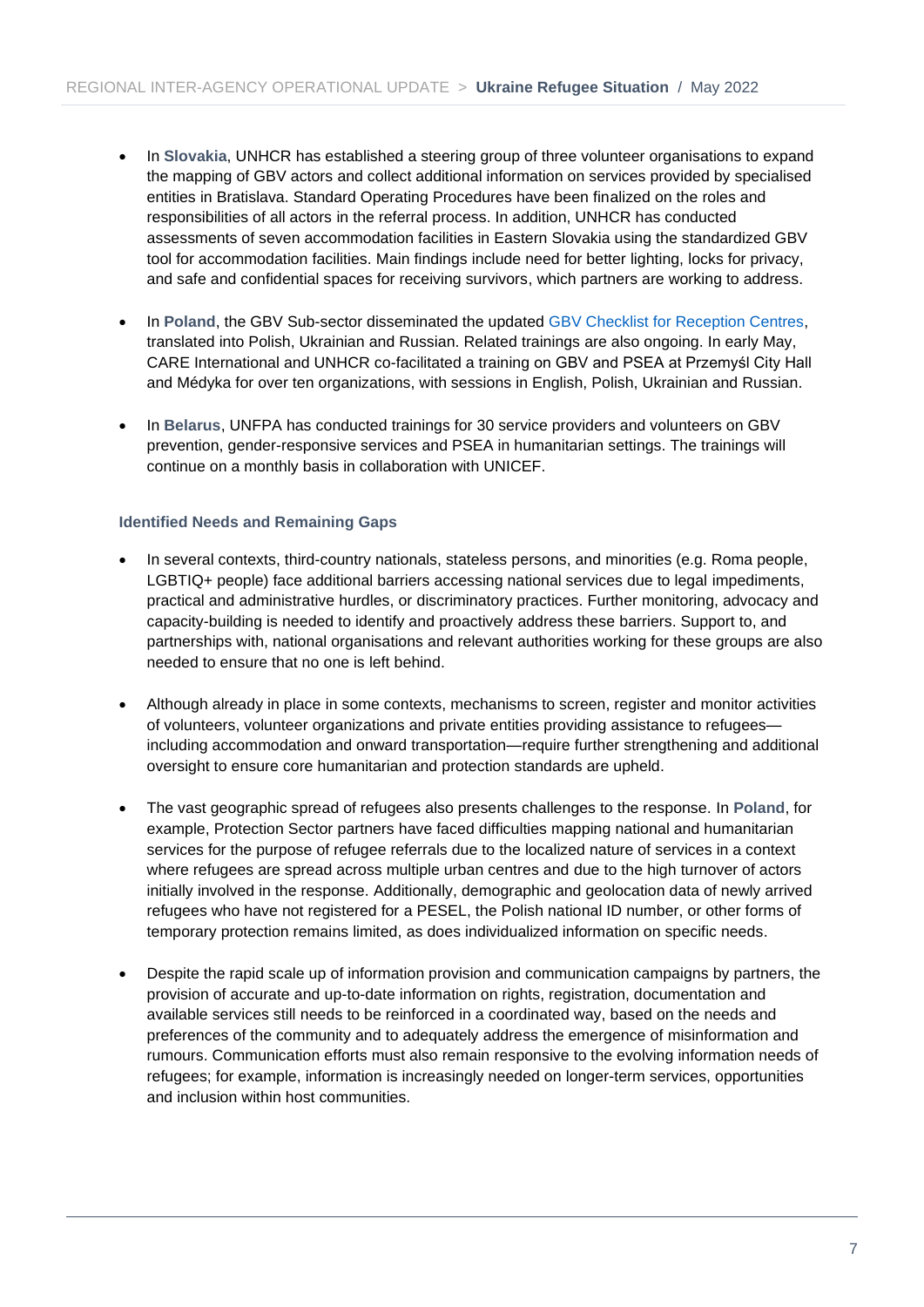

- Partners continue to support the capacity of the relevant authorities and civil society to strengthen the identification, referral and response mechanisms for children at risk, including those with disabilities, and to better understand their protection needs to enhance the overall child protection response and interventions.
- In **Poland**, UNHCR, UNICEF and partner NGOs monitor the situation of children in border areas and reception centres and provide orientation and support to the national and regional authorities to ensure timely response mechanisms for UASC. UNICEF has also established a work plan with the Wroclaw municipality to expand 20 daycare centres, support outreach social workers and foster care coordinators, and introduce parenting support programmes, among other activities.
- In **Romania**, UNICEF provides technical assistance to the National Authority for the Protection of Children's Rights and Adoption (ANPDCA) to adapt and roll out CPIMS/Primero, the inter-agency child protection information management system, to facilitate case management, incident monitoring and family tracing and reunification. UNICEF also continues to provide technical assistance for the development of a new procedure on identification and registration of children fleeing Ukraine and to increase their access to social services.
- Hope and Homes for Children **Romania** offered support to 220 refugee children in institutional care in Ukraine who arrived in Romania, by preparing and supplying accommodation centres and facilitating access to specialized medical services and medicine as well as a food allowance.
- In **Romania**, Plan International and ADRA are training mobile teams of frontline child protection volunteers with five teams to be deployed across the country, working in transit centres, shelters and Blue Dots to provide direct assistance to refugee children and families from Ukraine.
- In **Moldova**, as part of an ongoing project on Youth Clinics in 41 municipal and district centres, UNICEF launched a hotline for adolescents and young people, including refugees, with information and awareness on sexual and reproductive health and GBV, as well support, assistance and referrals for GBV survivors.
- In **Slovakia**, UNICEF and partners support capacity-building training for the Ministry of the Interior and the Ministry of Labour, Social Affairs and Family on prevention and response to trafficking and exploitation of children, identification of and response to assist child victims of trafficking and improving child-sensitive communication. The training targets more than 300 border police officers as first responders to potential child trafficking and exploitation and will be further adapted and provided to child protection workers and representatives of organizations working with volunteers.
- In **Belarus**, UNICEF in partnership with the NGO Lets Help Together (LHT) established multidisciplinary case management working groups, comprising social protection and health specialists. In total, 60 specialists from Gomel region were trained on case management processes and vulnerability assessment tools.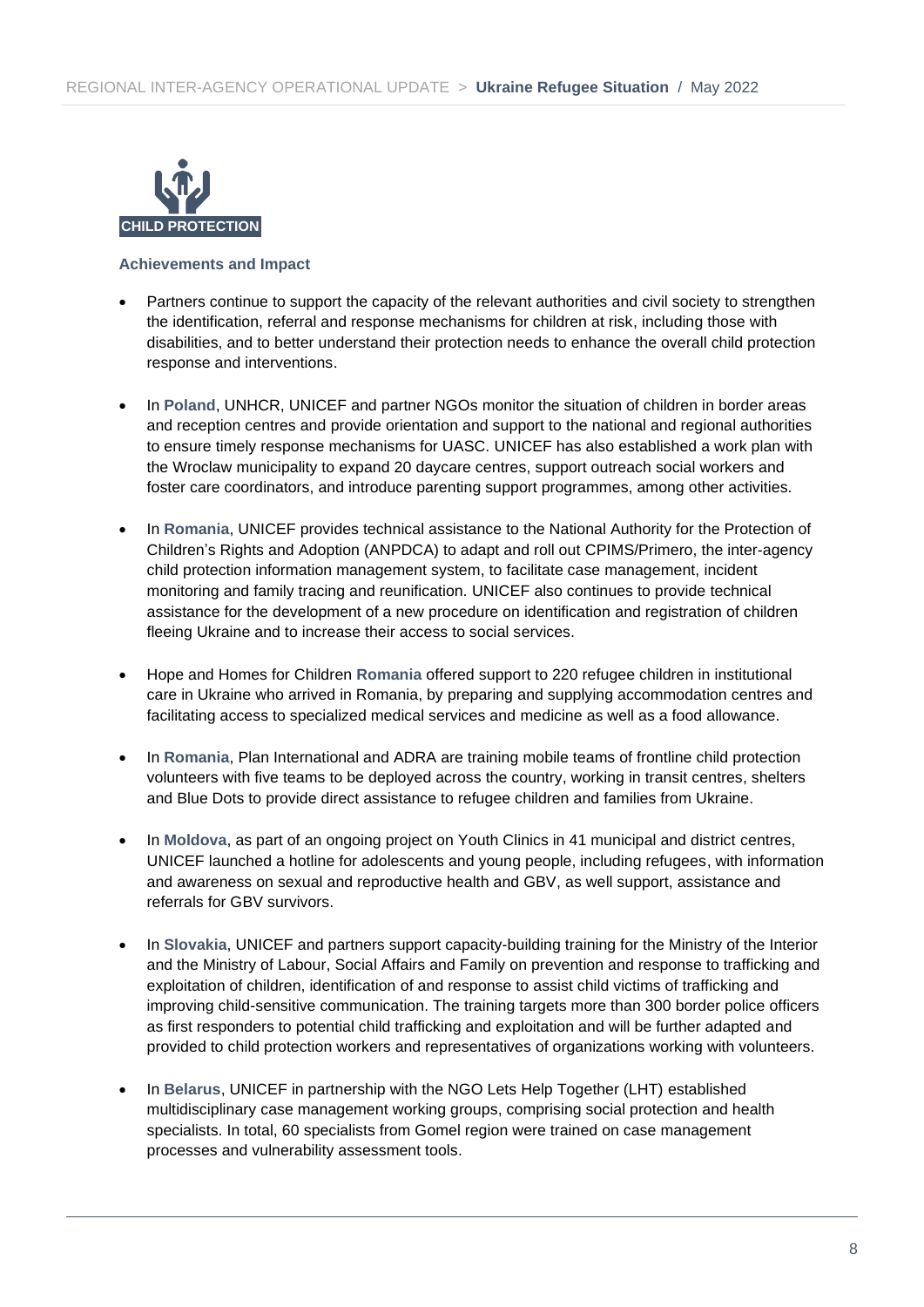

*Refugee children participate in activities and games at the Blue Dot in the MoldExpo refugee center in Chisinau. © UNHCR/Maxime Fossat*

#### **Identified Needs and Priorities**

- To strengthen integration of refugee children into national child protection systems, capacities of these systems need to be reinforced, including through technical, logistical and staffing support.
- The scaling up of appropriate reception and alternative care arrangements and guardianship services for unaccompanied children remains a challenge, as well as childcare support in certain contexts. There is need for enhanced best interest procedures in line with global standards on child protection, including case worker ratios, to ensure effective case management.
- The identification of children arriving from institutional care in Ukraine remains a key priority across the region. Partners aim to support national child protection authorities to ensure these particularly vulnerable children receive access to necessary services, including family tracing.



- Across the region, inter-agency partners are supporting refugee children arriving from Ukraine with integration into local primary education, including through specialized learning and language support programmes, as well as access to online learning for those following Ukraine's national curriculum, as appropriate.
- In **Hungary**, for example, UNHCR, Menedék, Next Step and other partners are improving access to education through dedicated learning programmes, language and skills-building workshops, and access to the online Ukrainian school curriculum. To facilitate this, UNHCR is distributing tablets/laptops and facilitating internet access through local telecom providers in Hungary, while supporting parents with administrative procedures for accessing schooling. UNHCR is also supporting refugee-led NGOs such as Unity and Yednist with learning equipment including printers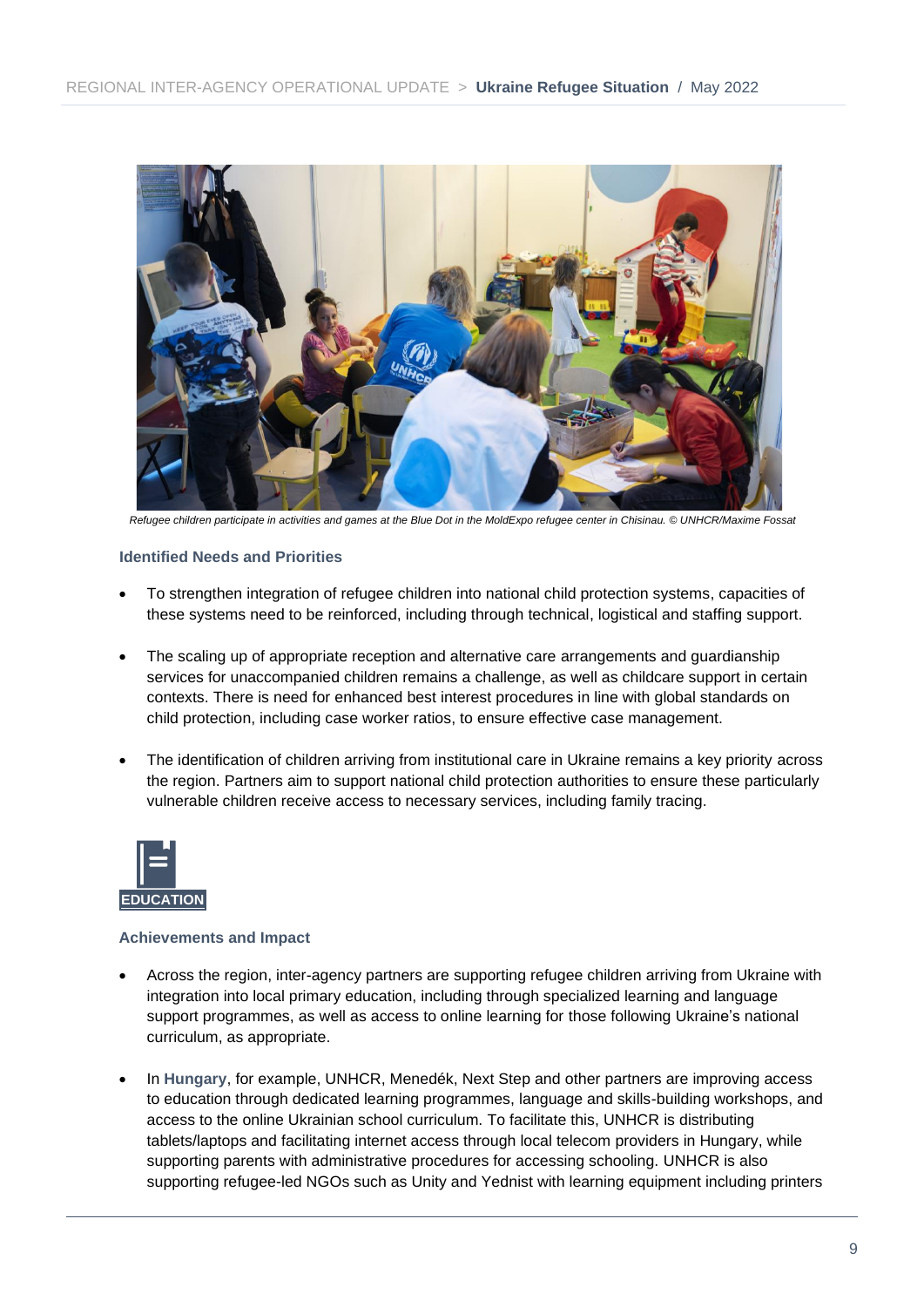and projectors to ensure refugee children enrolled in informal kindergartens and primary schools in Hungary have access to a favourable learning environment.

- In **Moldova**, UNICEF organized training on child-centred teaching methodologies, inclusive education, bullying and violence prevention, and building resilience and social cohesion skills, reaching Moldovan and Ukrainian educators. Overall, UNICEF has reached 700 of the 900 teachers targeted. The teachers will also support summer day camps with various non-formal activities, including to make up for learning loss caused by the COVID-19 pandemic as well as the war in Ukraine. UNDP has also supported refugee students from Ukraine to join Moldovan students at the digital lab in Cremenciug, Căuseni District, that offers a UNDP-designed science, technology, engineering, and mathematics (STEM) course.
- In **Romania**, UNICEF provided school-in-a-box kits, backpacks and early childhood development kits for refugee children at two schools in Bucharest and a school in Constanta, covering more than 700 preschool and school-age refugee children. UNICEF also procured 150 tablets to support online studies of refugee children at a school in Bucharest. As part of a joint Jesuit Refugee Service (JRS) and Plan International project, 100 tablets were distributed to the temporary learning space at a JRS-managed shelter centre.
- In **Romania**, UNICEF has partnered with the local NGO Angel Appeal and the Regina Maria Foundation, which help refugee children follow the Ukrainian national curriculum online, access psychological support and participate in extra-curricular activities aimed at enhancing integration into the Romanian education system, accelerating learning of the Romanian language and strengthening social cohesion and solidarity. Additionally, UNICEF launched the mobile parenting application 'Bebbo' in the Ukrainian language and activated a promotional campaign on social media targeting refugee parents and guardians. Supported by Step by Step Romania, the mobile app is being translated into Romanian and adapted for use by parents in the country.
- In **Poland**, UNICEF and the Unbreakable Ukraine Foundation supported 545 Ukrainian refugee children attending classes in three schools and registered 1,274 refugee children and 117 Ukrainian teachers for summer school activities between 19 and 26 May. Additionally, in partnership with the Comenius Foundation for Child Development, 22 early childhood development animators were trained in quality learning, integration, and psychological first aid. Ten 'Groups for Animation' in pre-school services were opened in four cities benefiting 150 refugee children with daily play and learning activities and freeing time for caregivers to work. In addition, 833 refugee children participated in community-based activities with host communities through the provision of early learning and playing services at two child-friendly spaces operating in Warsaw, and 983 refugee children received learning materials.

#### **Identified Needs and Remaining Gaps**

- In **Hungary**, while refugee children arriving from Ukraine are able to access education and learning services, many remain out of school due to the language barrier. Some are also unable to connect to Ukrainian curriculum online learning due to limited access to laptops and internet.
- In **Romania**, it is necessary to collect data on children receiving non-formal educational services provided by Ukrainian teachers and NGOs in schools and community centres—through a unified data collection system and support to the Ministry of Education to guide County School Inspectorates—as the current lack of this data leaves the education response reactive. There is also a need for additional suitable learning spaces and Ukrainian-speaking teachers to support Ukrainian children's access to learning. Legal and administrative processes to register Ukrainian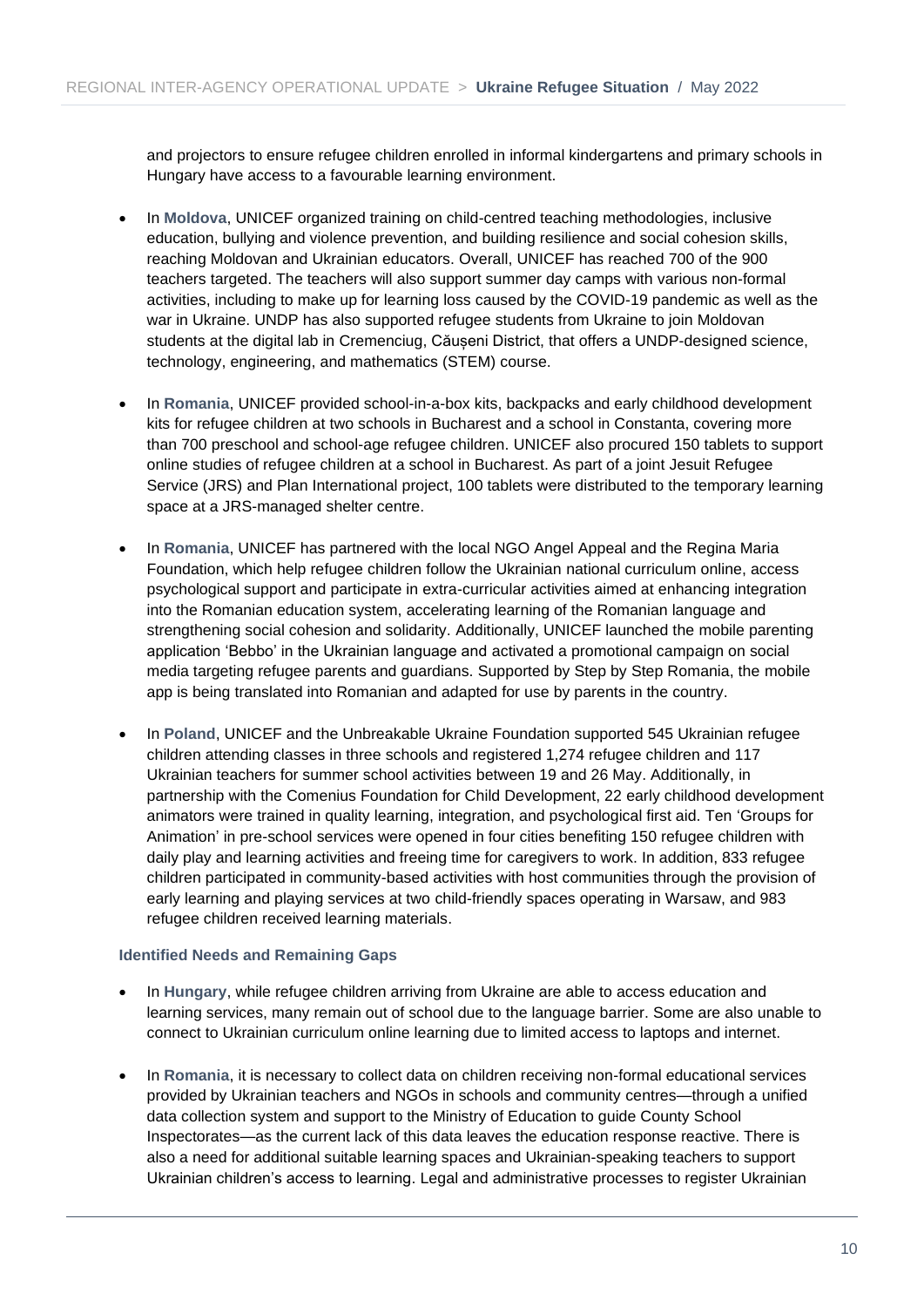teachers in Romania also continues to present a challenge. Schools and partners also face shortages of Ukrainian-speaking psychologists to provide counselling and support to refugee children, parents and teachers. The same applies to the lack of specialists in inclusive education and specialists working with children with disabilities.

• In **Poland**, Education partners are working with authorities at the central and municipal levels to address absorption capacity of local schools, particularly in urban areas with large refugee populations; according to the Government, nearly 195,000 Ukrainian children had already enrolled in Polish public schools by mid-May.



*Refugees from Dnipro register to receive cash assistance at an enrollment centre in Wroclaw, Poland. © UNHCR/Rafal Kostrzynski*



#### **Achievements and Impact**

• UNHCR has rolled out multi-purpose cash assistance programmes in four refugee-hosting countries in the region. More than 207,600 people had been enrolled to receive cash assistance as of 30 May, including some 143,500 people in **Poland**, 55,700 people in **Moldova**, 5,200 people in **Romania** and 3,200 people in **Slovakia**. The cash assistance programmes use a communitybased enrolment approach to identify vulnerable refugees, carried out in coordination with authorities and partners, and serve as an entry point to other protection services where needed. Refugees are registered for assistance at enrolment centres located in key areas of the countries, with additional centres continuing to open to expand the geographic scope of the programme; currently there are eight centres in **Poland**, two in **Romania**, four in **Slovakia** and eight in **Moldova**, which are complemented by mobile enrolment teams. Post-distribution monitoring among households who received UNHCR cash assistance in Moldova indicates that the most common expenditure was on food, reported by 95 percent of those surveyed, followed by hygiene items and clothing, reported by 50 and 45 percent of surveyed households, respectively.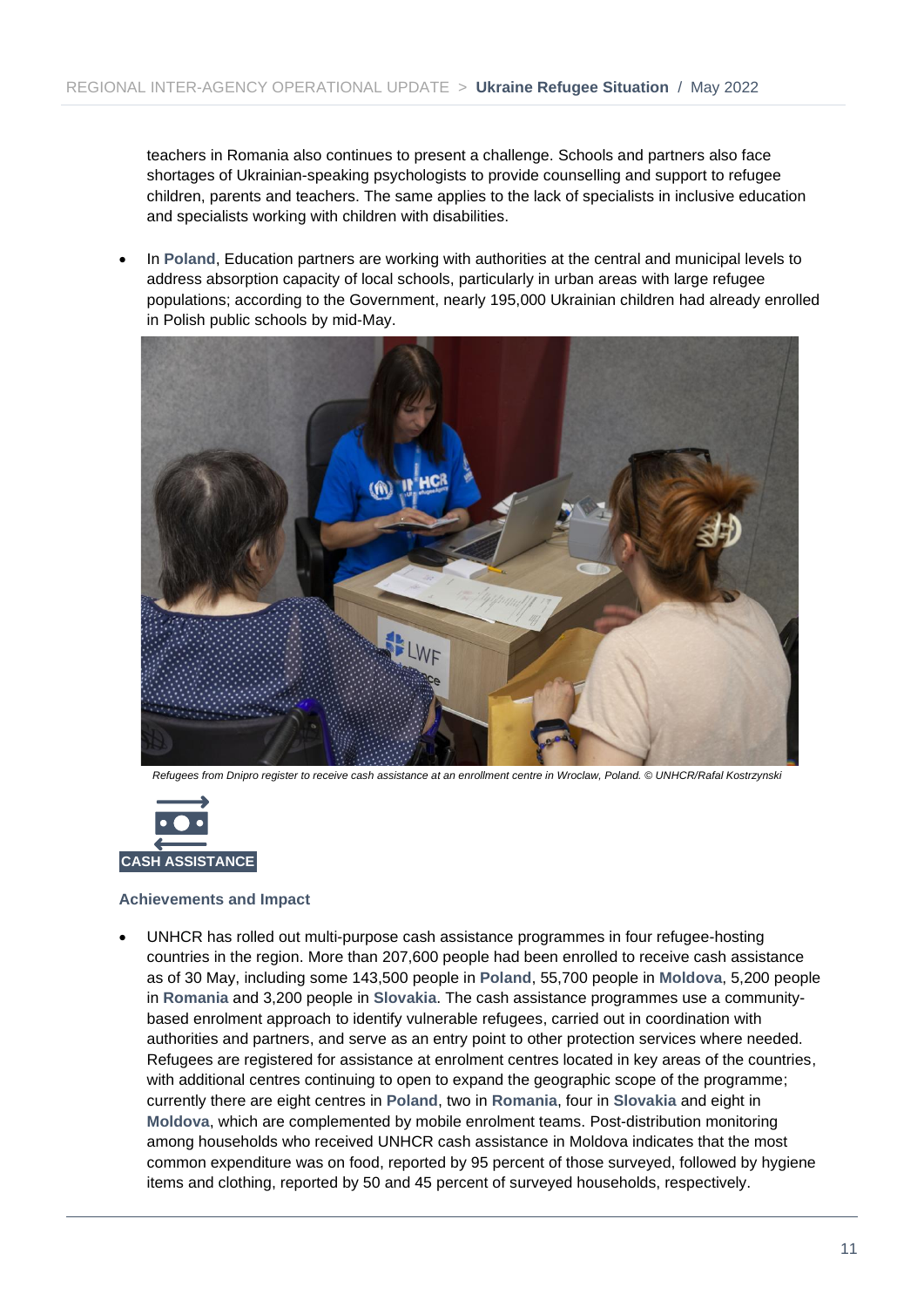- In **Moldova**, WFP is distributing two rounds of cash assistance to Moldovan families hosting refugees. Under the first round, 10,990 hosting households registered for cash assistance and 10,471 have received their cash transfers via Western Union. The second round of assistance aims to reach 15,000 households, with payments due to start late June. The programme is implemented by WFP and partners ACTED, Catholic Relief Services, Helvetas, People in Need Moldova, Solidarités International and World Vision, in coordination with UNHCR's cash assistance programme for refugees and the Ministry of Labour and Social Protection. Additionally, IOM has delivered 3,391 vouchers to refugee and third-country national families in 14 districts to support basic needs.
- In **Romania**, Action Contre La Faim (ACF) has started a multi-purpose cash assistance pilot through local partners in Bucharest, Iasi and Suceava. Save the Children has also started piloting Cash and Voucher Assistance activities in Iasi and Suceava, with 129 vouchers distributed to 45 households overall as of end April.

#### **Identified Needs and Remaining Gaps**

• Additional mapping of social protection and assistance benefits is needed to ensure the transition from humanitarian cash assistance to national social assistance programmes. Harmonized postdistribution monitoring is also under development by partners to aid this.



#### **HEALTH, NUTRITION AND MENTAL HEALTH AND PSYCHOSOCIAL SUPPORT**

- At the **regional level**, technical guidance documents have been developed jointly by [European](https://www.bing.com/ck/a?!&&p=82ad9c395cc4242b8254217274f1b3df0f36eeb12b5b442024a3227bb6e8f08eJmltdHM9MTY1NDI2MDQ3MiZpZ3VpZD0wNDI3ZThhOC0yYzYxLTRiNjktOTg5OC02NjY3YjczNmU2MTEmaW5zaWQ9NTE0Ng&ptn=3&fclid=613a5591-e33b-11ec-91fb-4bb87605d58e&u=a1aHR0cHM6Ly93d3cuZWNkYy5ldXJvcGEuZXUvZW4&ntb=1)  [Centre for Disease Prevention and Control,](https://www.bing.com/ck/a?!&&p=82ad9c395cc4242b8254217274f1b3df0f36eeb12b5b442024a3227bb6e8f08eJmltdHM9MTY1NDI2MDQ3MiZpZ3VpZD0wNDI3ZThhOC0yYzYxLTRiNjktOTg5OC02NjY3YjczNmU2MTEmaW5zaWQ9NTE0Ng&ptn=3&fclid=613a5591-e33b-11ec-91fb-4bb87605d58e&u=a1aHR0cHM6Ly93d3cuZWNkYy5ldXJvcGEuZXUvZW4&ntb=1) UNHCR, WHO and UNICEF. This includes among others a [Guidance Note](https://data.unhcr.org/en/documents/details/93282) aiming to provide practical orientation to national and local authorities, UN and civil society organizations on public health, and water, sanitation and hygiene (WASH) measures at border entry points and reception and accommodation centres in refugee hosting countries.
- In **Poland**, the Government issued [legislation](https://www.monitorpolski.gov.pl/DU/rok/2022/pozycja/830) enabling doctors without Polish citizenship to receive temporary medical licensing to practice temporarily and provide health services to Ukrainian citizens. The provision is valid from 24 February 2022 until 23 August 2023
- In **Moldova**, a Primary Health Care Assessment Tool was developed by WHO in collaboration with UNAIDS, UNFPA, UNICEF and NGOs and piloted in several primary health care facilities in Causeni and Stefan-Voda in early May. Additionally, to ensure the continuity of care for those with life-threatening illnesses, IOM is providing specialized medicines and consumables used in the treatment of cancer to Institute of Oncology of Moldova.
- In **Poland**, a forum to discuss the mental health and psychosocial (MHPSS) response to the refugee crisis was held in May, bringing together the Ministry of Health, Ministry of Education, Ministry of Family and Social Policy, and partners. In addition, UNICEF and WHO provided technical assistance to the National Plan of Action for Measles, incorporating a measles outbreak preparedness and response plan targeting refugees. A WHO tuberculosis (TB) assessment team traveled to Poland from 10-13 May, visiting the main medical facilities and officials dealing with TB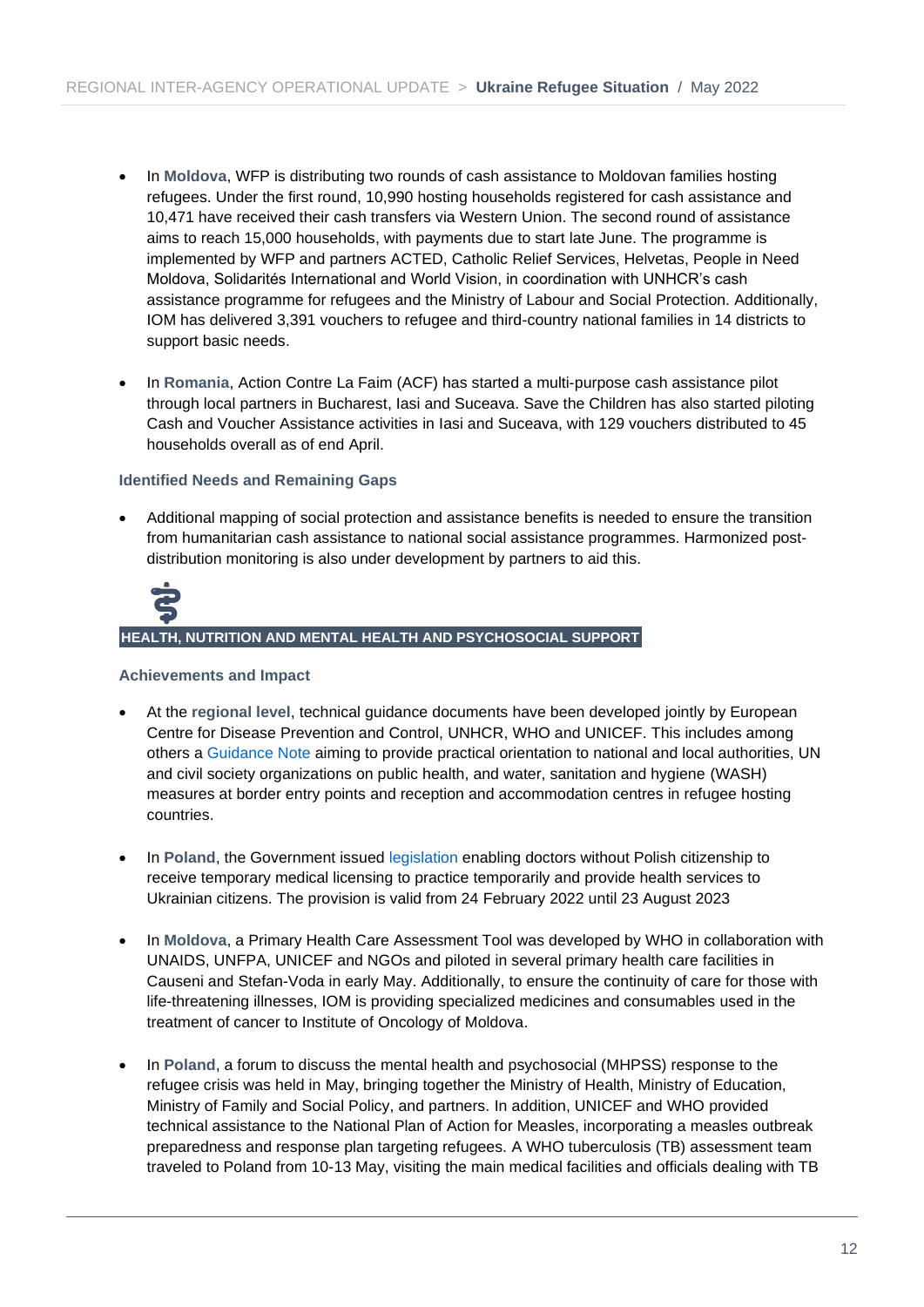treatment in Poland and Ukraine to develop recommendations for support; at the time, some 74 TB patients from Ukraine, including 37 with multidrug-resistant tuberculosis (MDR-TB), were in Poland, only six of which had contacted Polish TB treatment facilities.

- In **Poland**, UNICEF is working with the municipalities of Wroclaw and Krakow to reach 60,000 children and their families with vaccination campaigns, first aid kits, sanitation support in accommodation centers, translation services in health care centers, MHPSS, and expansion of rehabilitation services, among other activities. Furthermore, in partnership with local authorities, UNICEF distributed masks, gloves, and thermometers, to some 3,000 locations in Subcarpathian Voivodeship.
- In **Romania**, WHO with the Ministry of Health and the Department of Emergency Situations developed a set of psychological first aid (PFA) print and web materials to be disseminated to first responders; PFA training workshops are also under development and will be rolled out to first responders working at border points and in refugee centres. CARE provided MHPSS and First Aid trauma training to more than 500 volunteers and professionals.
- In **Poland**, health partners met with the NGO Forum to discuss needs and opportunities to establish and/or integrate MHPSS into existing local coordination mechanisms in Krakow, Lublin, Poznan and Rzeszow, as well as on how to disseminate MHPSS in Emergency tools and build technical capacity. Partners have also translated MHPSS in Emergencies resources into Polish. A PFA Training of Trainers was provided by partners in Krakow on 4-6 May.
- In **Hungary**, Menedék is deploying mobile teams to various shelter and accommodation facilities in and around Budapest, consisting of social workers, interpreters and a dedicated mental health expert to counsel refugees, carry out psychosocial screening and implement activities benefitting the psychosocial well-being of children and families.



*Blue Dot psychologist Ana (left) consults a family fleeing the war in Ukraine at the Palanca border crossing in Moldova. © UNICEF*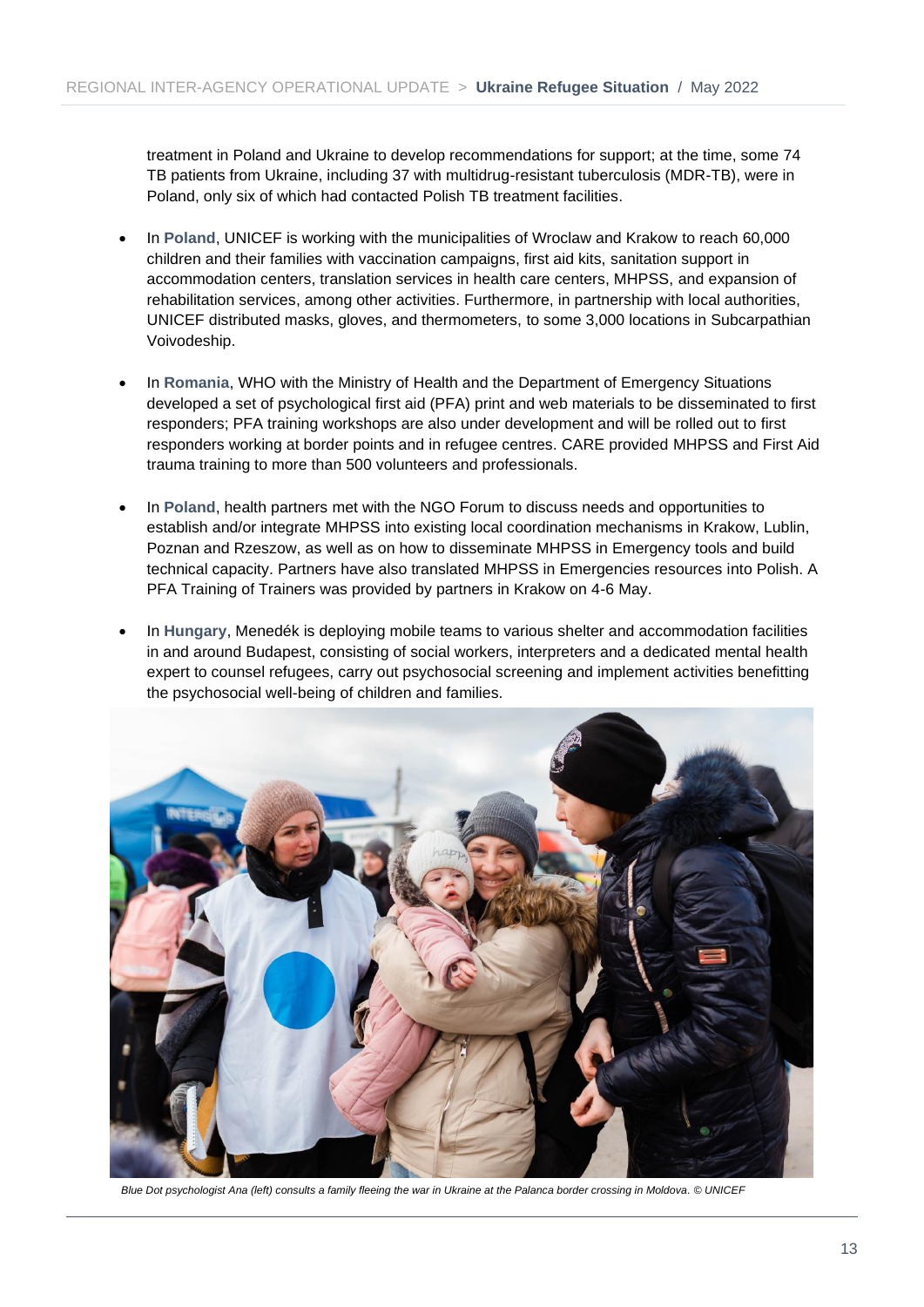• In **Belarus**, over 180 children benefitted from services provided by a psychosocial mobile team supported by UNICEF. Through UNICEF's partnership with the Republican Centre for Psychological Aid, 60 teachers and psychologists working with children and refugees received training on working with children in crisis situations and stress resilience for frontline workers. Additionally, UNDP supported the Belarusian Red Cross Society in training 127 volunteers and specialists to provide psychosocial and other support to refugees.

#### **Identified Needs and Remaining Gaps**

- In **Poland**, key concerns and gaps in the health response include unverified referral pathways from reception centres to primary and secondary health facilities, challenges with access to the health data and vaccination status of refugees, access to dental care, and insufficient storage and administration of medications since many reception centres lack a certified pharmacist. Refugees also continue to express needs for specialized health and social services for adults and children with pre-existing mental health conditions, family separation with partners, and addressing grief and loss.
- In **Hungary,** partners note a growing need for reinforced access to medicine among refugees. Due to limited financial means, many are unable to afford medication including for underlying health conditions, while others have reported difficulties accessing prescription medication due to incomplete or unrecognized registration within the national health system.
- Comprehensive and specialized MHPSS services are still needed at border crossings, reception points, temporary shelters and other areas where refugees are arriving to provide counselling and referrals for persons who require psychosocial care following exposure to traumatic events, and who may be experiencing distress associated with the effects of the conflict. Further capacity is also needed for identifying and training all frontline personnel on PFA—including national counterparts, volunteers, as well as UN, implementing and operational partners.



- In **Hungary**, municipal authorities and NGO partners are providing temporary and longer-term shelter and accommodation for refugees across 120 shelter facilities, with food and non-food items provided and transportation arranged to enable refugees to reach accommodation sites. Additional shelter facilities are also being identified for families and persons with limited mobility.
- In **Slovakia**, refugees are offered short-term accommodation in sites established by district authorities, for example in gyms or cultural centers, where they can stay for 10 days, during which time they can apply for temporary protection and receive food as well as medical, social and humanitarian aid. Temporary protection status entitles them to access an application called *Bookio*, which was designed by a private company for the Ministry of Transport and Construction to identify and reserve spots in accommodation sites like hotels, hostels, and other voluntary providers. The Government has requested collaboration with partners to improve the app and raise awareness of it among refugees.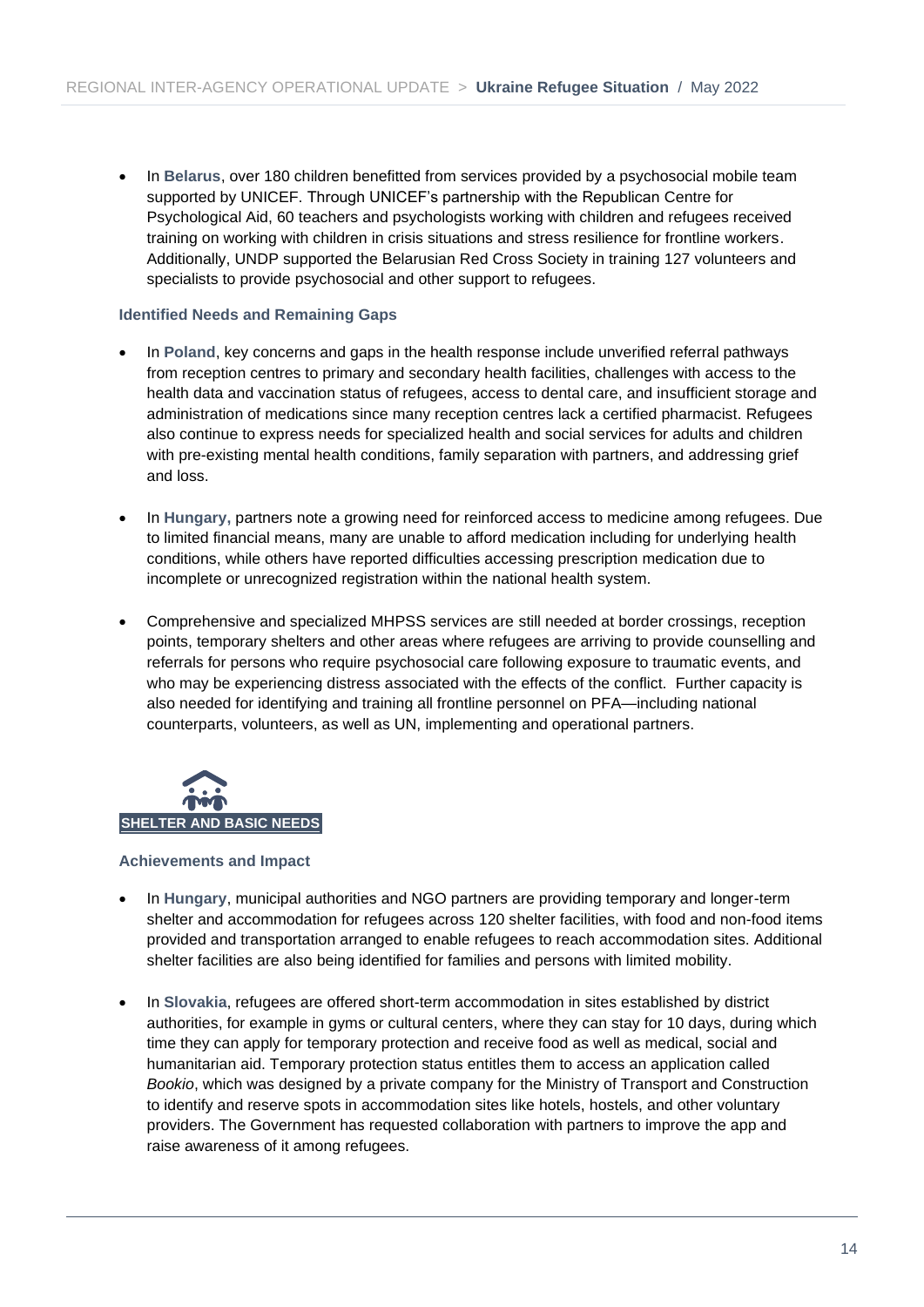- In addition to reception points and transit centres, short-term accommodation for refugees is being provided through partnership with Booking.com and Airbnb. In **Romania**, for example, IOM provided accommodation for more than 100 Ukrainians and third-country nationals fleeing the conflict through cash transfers via the Airbnb platform, based on a regional agreement with Airbnb.
- In **Poland**, partners continue monitoring and providing support to main reception centres both in border and urban areas, delivering basic supplies and enhancing infrastructure and registration and data protection mechanisms. On a consensus recommendation from the Basic Needs Sector, an independent Shelter Sector co-chaired by UNHCR and Habitat for Humanity has also been established to address challenges related to access to safe housing and accommodation for refugees. Partners' site mapping and monitoring activities are also ongoing.
- In **Moldova**, ACTED, CRS, IOM, UNHCR and WFP are working to roll out a transitional accommodation strategy in several districts and in Chisinau that will work with local partners and volunteer groups to establish committees within communities to identify host families and determine the suitability of their space for refugees. Once vetted, the host families will be provided cash and/or other assistance by partners.
- Partners are also providing material support to shelters and accommodation centres to meet the basic needs of refugees. In **Moldova**, as of 25 May, WFP and partners had delivered 376,350 hot meals, three per day, to Ukrainian refugees in 97 centres across 31 localities, reaching an average of 1,974 people per day, while the NGO WeWorld distributed 3,000 food parcels to child refugees in Chisinau and Criuleni, containing locally produced and child-friendly foods similar to recognizable Ukrainian products. Additionally, UNDP has supported 17 Hometown Associations to provide equipment and supplies, as well as vouchers, counselling, and children's recreational activities, in accommodation centres. In **Romania**, World Vision delivered over USD 200,000 worth of food, hygiene items, telecommunications equipment and baby supplies to RomExpo, Bucharest's largest temporary accommodation site, and JRS and Plan International have provided voucher assistance for Menstrual Health and Hygiene items to almost 200 refugee adolescent girls in Bucharest.
- In **Moldova**, the National Agency for Social Assistance (ANAS), with the support of UNHCR, ACTED, and REACH, conducts weekly needs monitoring in some 90 refugee accommodation centres to inform the response and procurement of relief items. UN Women has recently delivered and installed 202 curtains at the Moldexpo refugee accommodation centre to ensure privacy, dignity and safety for women and children. Additionally, ACTED, CRS, IOM, Solidarities, UNHCR and UNICEF in collaboration with authorities have conducted site assessments for 25 standby refugee accommodation centres that can be used to scale up reception capacity in the event of increased refugee arrivals from Ukraine, as part of ongoing contingency planning. Working with the National Agency for Social Protection, partners are providing minor rehabilitation and repairs of the facilities and equipping them with basic supplies.
- In **Hungary**, Segítségnyújtás and other local NGOs are working to support refugees in need of assistance by connecting them to volunteer networks through dedicated social media channels, including a Facebook support group consisting of over 140,000 members. Through online outreach, refugees from Ukraine are able to seek direct support from local NGOs and volunteers with finding temporary and longer-term accommodation, information on services, and advice on accessing the labour market.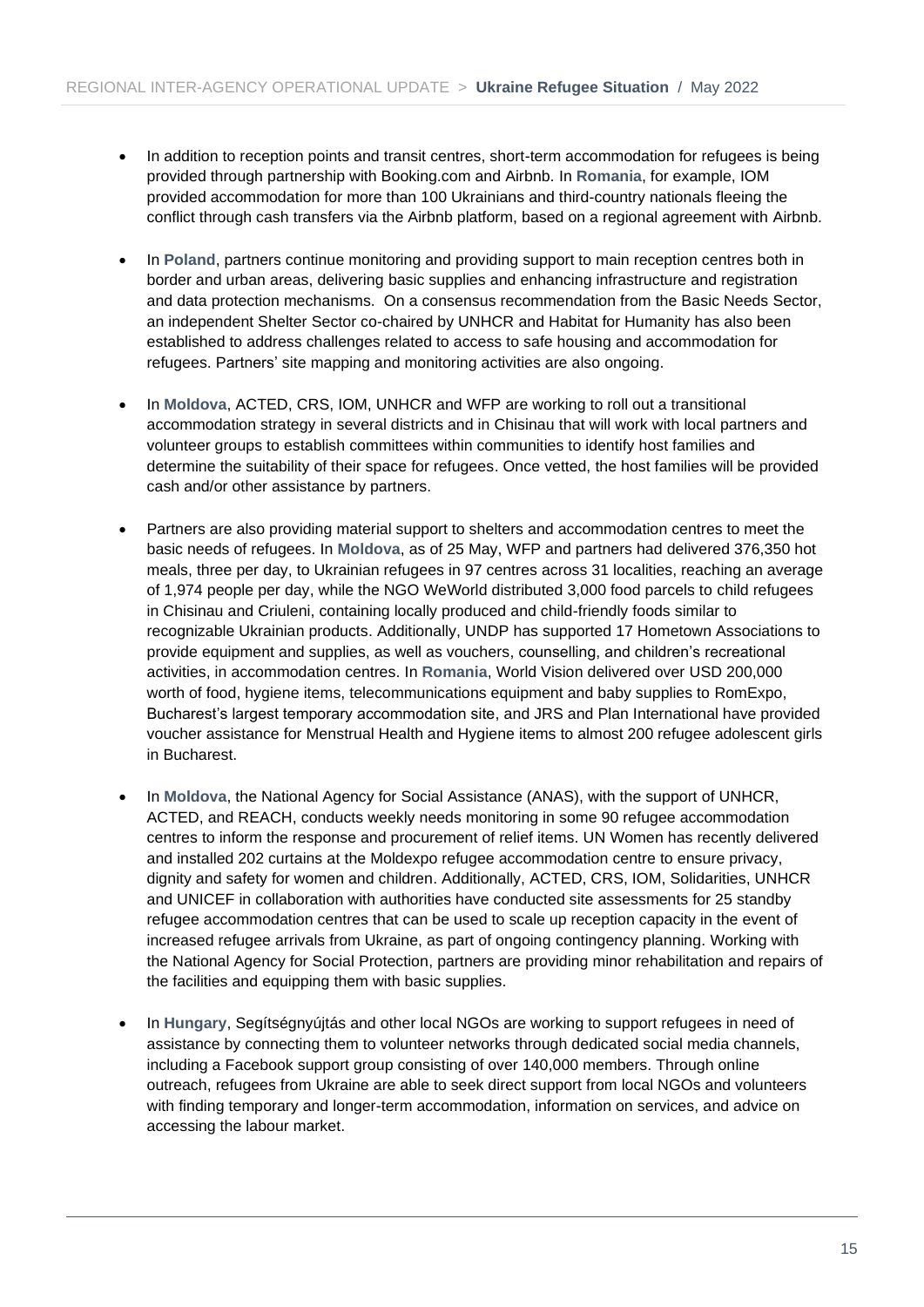#### **Identified Needs and Remaining Gaps**

- Across the region, authorities and volunteers have rapidly mobilized to provide shelter and accommodation support for refugees; however, there is a need for longer-term accommodation for those staying for extended periods.
- In **Hungary**, for example, facilities designated by authorities are suitable for mostly short-term stays of a few days, as they do not meet adequate reception standards and lack certain basic services including kitchens/meal services, medical care, hygiene items and WIFI connectivity, with reported instances of overcrowding and limited privacy. Women and girls staying in accommodation facilities also require gender-segregated sleeping areas and WASH facilities to ensure their safety, while outdoor and common areas need adequate lighting for the general safety of residents and staff. Individuals accommodated in shelter facilities in remote areas have reported difficulty accessing registration services for temporary protection and other legal pathways due to limited availability of transportation to designated registration sites. Some accommodation facilities also require modification to ensure accessibility for those with physical disabilities.
- In **Poland**, partners are working to address the lack of consolidated comprehensive site mapping and corresponding needs assessments, the impact of increased rental costs, and decreased availability of rental options in urban locations. Other concerns include the sustainability of solidarity and host family hospitality, the longer-term creation of additional affordable housing, the limited number and capacities of social renting agencies, and the need for enhanced coordination and communication with national authorities. Where possible, regular psychosocial care and health screenings are needed on-site, including counselling and childcare services, as well as information on temporary protection procedures.
- In **Slovakia**, a comprehensive database of accommodation sites is still lacking, which limits analysis of whether capacity is sufficient in the short-, medium- and long-term. The Ministry of the Interior is however currently in the process of mapping available sites that could be refurbished to provide longer-term accommodation, and the Government is considering opening new accommodation centers and emergency transit venues, as needed.



- In **Moldova**, ILO is planning Local Employment Partnerships (LEPs) for the integration of refugees and other disadvantaged groups in four districts. LEPs are a tool for the decentralized implementation of national employment policy and seek to stimulate the local demand for jobs creation while providing specific services such as entrepreneurship and business advisory services; finance/credit opportunities; and access to equipment and/or related skills training. UNDP is also implementing the Mayors for Economic Growth Facility, that supports host communities to cater to immediate needs of refugees and to support their socio-economic inclusion, while also strengthening municipalities' crisis response and readiness capacity.
- In **Romania**, the National Youth Foundation is working with the Council of Europe's Youth Department to provide courses to youth volunteers who will work with young Ukrainians on topics such as hate speech and human rights education. Cooperation was also initiated with the National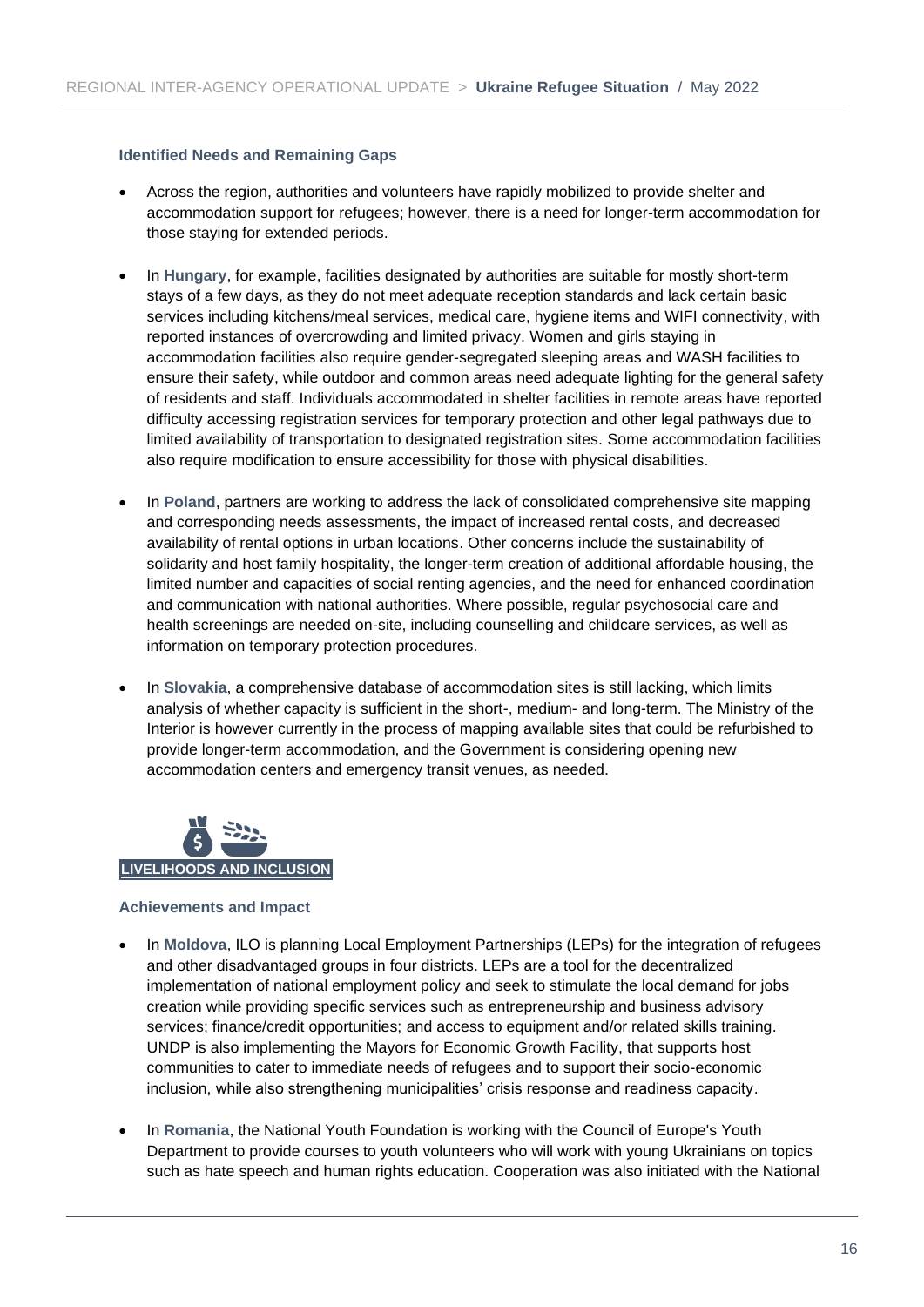Employment Agency in order to create a framework for access to employment for young Ukrainians.

#### **Identified Needs and Remaining Gaps**

- In **Slovakia,** NGO partners have published and presented to the President and Prime Minister a [policy paper on refugee integration](https://mareena.sk/assets/files/Integration-of-people-from-Ukraine_Recommendations.pdf) [\(available also](https://mareena.sk/assets/files/Integracia-ludi-z-Ukrajiny_Navrhy-ries%CC%8Ceni%CC%81.pdf) in Slovak) aimed at assisting the State, municipalities and other actors in designing integration measures for persons with temporary protection from Ukraine. Concrete measures are proposed in several areas (employment, selfemployment, social services, financial aid, housing, access to information and legal aid, health care, education, vocational and language trainings). Building on these recommendations, the Protection and Inclusion Working Group in Slovakia will support the Government in adapting relevant policies towards medium- to long-term solutions for inclusion and integration.
- UNDP is conducting a nation-wide needs and capacity assessment of local public authorities to manage the refugee crisis in **Moldova**, in order to inform the humanitarian response and the longer-term development interventions required to support local communities to transit out and recover from the refugee crisis in the country. The assessment survey has been designed in collaboration with UNHCR and IOM, and data collection is facilitated by the Congress of Local Authorities from Moldova (CALM).

## Working in partnership

- UNHCR has activated the Refugee Coordination Model, with Refugee Coordination Forums (RCFs) in place in **Belarus, Bulgaria, the Czech Republic, Hungary, the Republic of Moldova, Poland, Romania** and **Slovakia** in support of government-led efforts. RCFs focus on intersectoral issues, with other thematic and sectoral forums established depending on the needs of the respective contexts, as outlined below.
- At the **Regional** level, a regional RCF has been established, as well as regional working groups (Cash, Protection, Information Management and Socioeconomic Inclusion) and sub-groups under Protection (Child Protection and GBV sub-working groups as well as an Anti-Trafficking Task Force), a Gender Task Force and an Information Management and Analysis Cell, which provide support to country-level actors and promote coherence across the regional response. Technical hubs focused on Education and Health also meet regularly, focused on policy and guidance development and linkages with regional and national institutions.
- In **Hungary**, as part of the RCF, two thematic working groups (Protection and Basic Needs including Shelter, Food, and Non-Food Items) and two cross-cutting task forces (MHPSS, PSEA) have been launched to effectively coordinate inter-agency partner's response.
- In **Moldova**, in support of the Government's Single Emergency Management Centre, inter-agency partners have established the RCF; eight working groups (Protection, Education, Accommodation and Transportation, Cash, Health and Nutrition, Logistics and Supply, Information Management, and Livelihood and Inclusion); two sub-working groups under protection (Child Protection and GBV) and two sub-working groups under Accommodation and Transport (WASH and Food); a PSEA Network; a AAP taskforce; a MHPSS technical reference group; and a Gender Task Force.
- In **Poland**, in addition to the RCF, the refugee coordination architecture comprises six sectors (Basic Needs, Education, Protection, Health, Logistics, and Shelter), six working groups